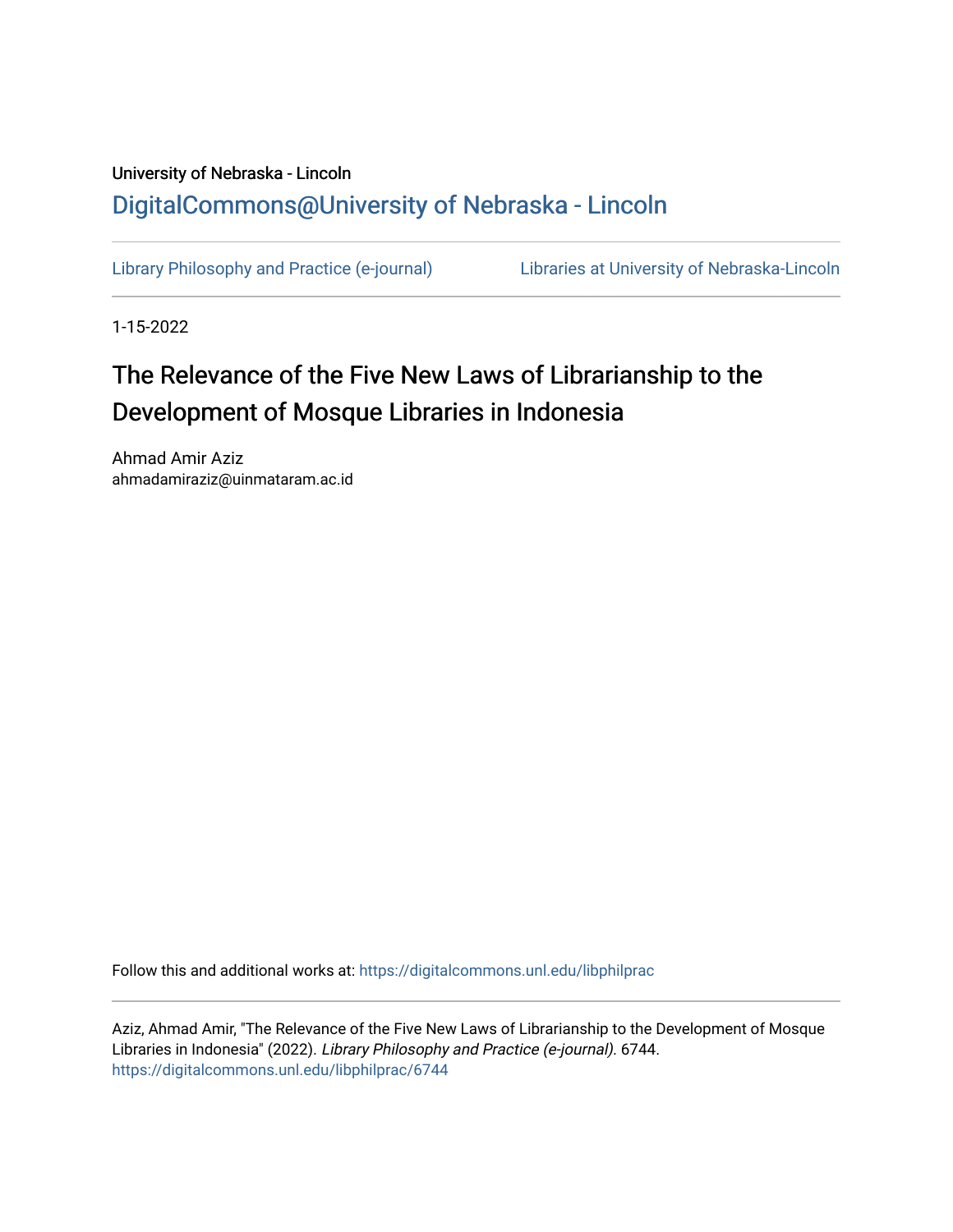# **The Relevance of the Five New Laws of Librarianship to the Development of Mosque Libraries in Indonesia**

#### **Ahmad Amir Aziz**

Universitas Islam Negeri Mataram, Indonesia *[ahmadamiraziz@uinmataram.ac.id](mailto:ahmadamiraziz@uinmataram.ac.id)*

#### **Abstract**

In today's world of information technology disruption, library science must adapt quickly and accurately. The true library will always play an important role as a center of knowledge, including the mosque library, which is a distinct type of library because the majority of its collections are religious in nature. This article intends to discuss the New Five Laws of Librarianship as proposed by Michael Gorman, who revised the Ranganathan concept. The concept will be tested to determine its applicability to the design of the mosque library development, which is tasked with providing services to the surrounding Muslim community. Gorman's principle that libraries serve humanity has a meeting point with the great ethos of mosque library managers in Indonesia. However, many things in the mosque library's management need to be updated, such as strengthening services, optimizing more modern facilities, and assisting wider stakeholders.

**Keywords:** Laws of librarianship, Literacy, Mosque library, Service

# **Introduction**

Libraries, as the heart of culture, are now expected to play a more active role in fostering an open and civilized information society. In the global context, we know the Sustainable Development Goals as a United Nations (UN) program that was ratified in 2015 and which is better known as the 2030 UN Agenda. The 17 SDGs are a global development agenda aimed at achieving a harmonious world order for humans and the planet. The International Federation of Library Associations (IFLA) actively advocated for libraries to be involved in the program's implementation during its preparation because library networks have the potential to improve access to information, communication, and universal literacy culture. The agenda of the 83<sup>rd</sup> International Federation of Library Associations General Conference and Assembly in Wrocaw, Poland, August 19–25, 2017, reaffirmed that all libraries contribute to and support the UN agenda, which has become the program of all countries. The invitation from IFLA is not limited to one type of library, but to all types of libraries, including house of worship libraries.

According to Al-Krenawi (2016), mosques are places of worship for Muslims not only for congregational prayers but also for information transfer, knowledge sharing, and lifelong non-formal learning. Mosques' knowledge-sharing roles are now widely supported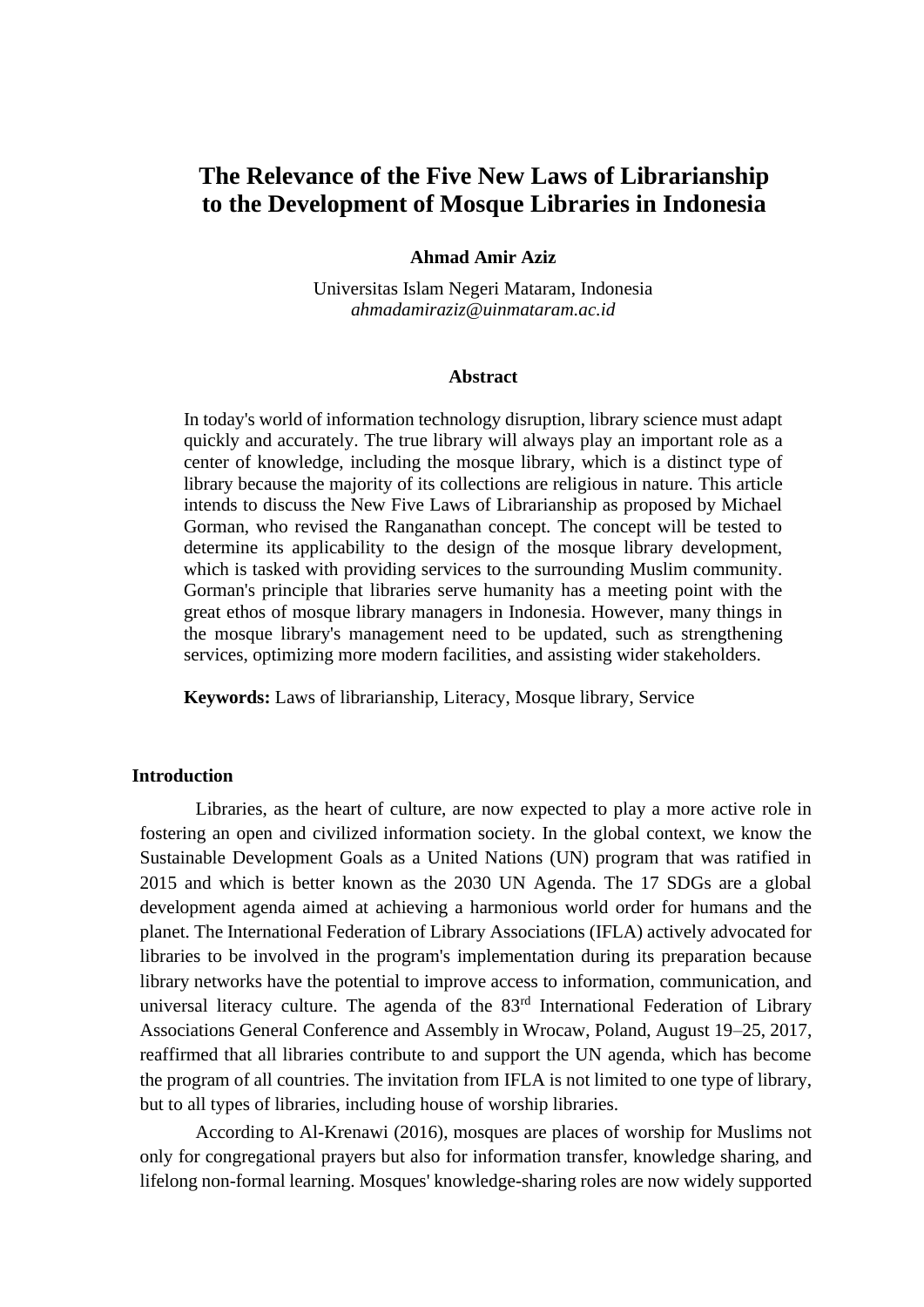by a variety of supporting facilities, one of which is the mosque library (Antonio et al., 2021). It is an institution or work unit that professionally manages written works, printed works, and recorded works through the use of a standard system that the mosque formed and developed to meet the needs of research, knowledge, information, religion, and recreation. The mosque library is a unique type of library because the majority of its collections are religious in nature, with special priority given to the congregation and the community surrounding the mosque (Perpustakaan Nasional, 2011).

Several studies have highlighted the importance of mosque libraries in educating the community. According to Laugu (2007), mosque libraries have grown into valuable assets in the Muslim community, contributing significantly to the advancement of human civilization and public literacy in social, political, and educational areas. According to Zuhdi (2010), mosque libraries play an important role in realizing a learning society, which is defined by a community that is aware of information and intelligent in selecting it, whether it is popular, religious, or scientific information. Meanwhile, Hariyah (2017) noted the role of mosque libraries in growing awareness of inclusion and empowering people to become more mature in religion and society. This empowerment is carried out, among others, by facilitating, educating, and accommodating the needs of the religious community without discriminating against the user community in terms of belief, class, and physical condition.

Several researchers present opposing viewpoints on mosque libraries in Indonesia. Some of them present positive facts, such as how the mosque library's management is almost entirely in accordance with good governance standards because it has realized management functions such as planning, organizing, implementing, monitoring, and evaluating (Rohmatin, 2017; Apriana, 2007). Other researchers, meanwhile, mention several challenges faced by mosque libraries, such as the lack of professional librarians (Maruyah, 2013) and many users who do not find the basic information needed despite finding other books that can add insight (Nurdianti, et al., 2015). The two distinct patterns of research findings suggest an important gap that needs to be addressed further; in particular, Mustolehudin (2009) and Erida (2019) emphasize the importance of strengthening mosque library management and assistance.

The thought that is widely referred to in the philosophical-conceptual context is the concept of the Five Laws of Library Science (Ranganathan, 1931), which is still widely recognized today. However, as information technology, the web, and the internet advanced, this science underwent a system revolution in which the manual concept became automated and the paper book concept became a digital book, and it will continue to evolve in accordance with the latest trends (Anwar, 2016). Michael Gorman, a visionary in the world of librarianship, was one of the pioneers of this new system revolution. With a lot of experience both in England and America, he has an important influence in the world of librarianship, especially in the field of cataloging. Gorman (1995) also published intriguing ideas, including one of his articles, Five New Laws of Librarianship.

This article aims to examine Gorman's ideas and find relevance to the development of a growing mosque library in Indonesia. The author believes that in order to meet the information needs of the region, libraries will develop flexible services to recognize the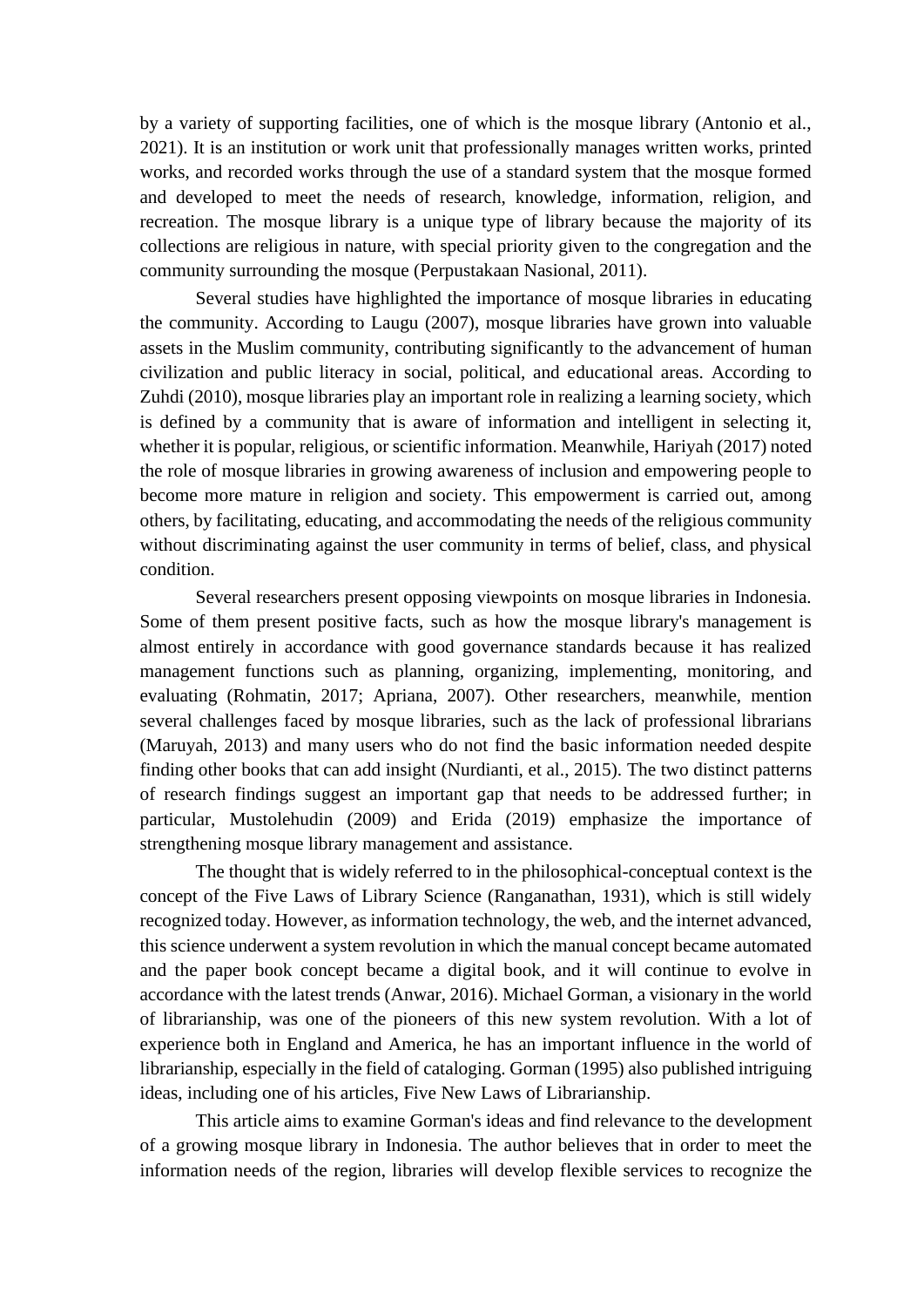cultural and social changes of society and adapt to the various changes in social life. This essay begins with a theoretical and historical explanation of the mosque and its function in literacy. Next, the author explains Gorman's thoughts on five new laws of library science. At the end of this post, I will consider some important aspects of Gorman's concept that can be used as the basic basis for developing a mosque library.

## **An Overview of Mosques and Literacy Services**

The term mosque is derived from the word *sajada-yasjudu-sujudan*, which means obedience and submission with respect or reverence (Al-Munawir, 2002). From that word arose the term "mosque," which refers to a location where all activities involving only obedience to Allah are carried out. This implies the mosque's breadth of meaning and function, which is not limited to the dimension of pure worship but includes all aspects of human activity, as long as the starting point and end goal is to serve God. The word "mosque" appears 28 times in the Qur'an, 22 times in the singular and 6 times in the plural. Among Muslims, the mosque has come to be known as the "house of Allah." This means that everyone has the same right to use the mosque, that they do not need a bureaucratic permit, and that they can use the mosque for free in a commercial sense (Al-Faruqi, 2001).

The mosque at the time of the Prophet Muhammad was still simple. It has a dirt floor, foundation rock 1.5 m deep, and 75 cm wide walls are built. For shade, palm leaves are used as roofing material with a height of 1.75 m, which is supported by palm trunks and transverse wooden beams (Ali & Shah, 2019). Next to the mosque, measuring 35 x 30 m, the Prophet Muhammad's residence was built, while on the other hand, a special room was provided for the poor muhajirin, who became known as ahl al-shuffah. In this humble mosque, the Prophet began to gather strength, consolidate Muslims, lay the foundations of multiculturalism with adherents of other faiths, and establish the small town of Medina as the center of civilization (Fathurrahman, 2015).

In general, the mosque serves two purposes. First, it serves a religious purpose by serving as a location for congregational prayer, dhikr, prayer, and i'tikaf. Second, as a center for coaching, education, consultation, compensation, and deliberation, it serves a social function. The inclusivity of the mosque's function, which does not exclude activities other than worship, is founded on several factors: (i) the condition of people who still strongly adhere to religious values and spirit; (ii) mosque builders' ability to link social conditions and community needs with mosque activities; and (iii) the implementation of social manifestations, both in leaders who become imams and in mosque rooms, which are used as centers for government activities, deliberation, and social services (Shihab, 2001). In short, the mosque is the distinguishing feature of an Islamic country or city; it is not only a symbol and reflection of Muslims' love for their God, but it also reflects the level of cultural development.

In its development, the mosque is present as a public space for the surrounding community. It not only organizes community interaction spaces, but it also serves as a hub for community interaction in terms of locating sources of information and knowledge (Nugraha, 2021). Supported by the national literacy campaign, the facts show that, in a short time, mosques have become the main agents of adult literacy (Erguig, 2017). Many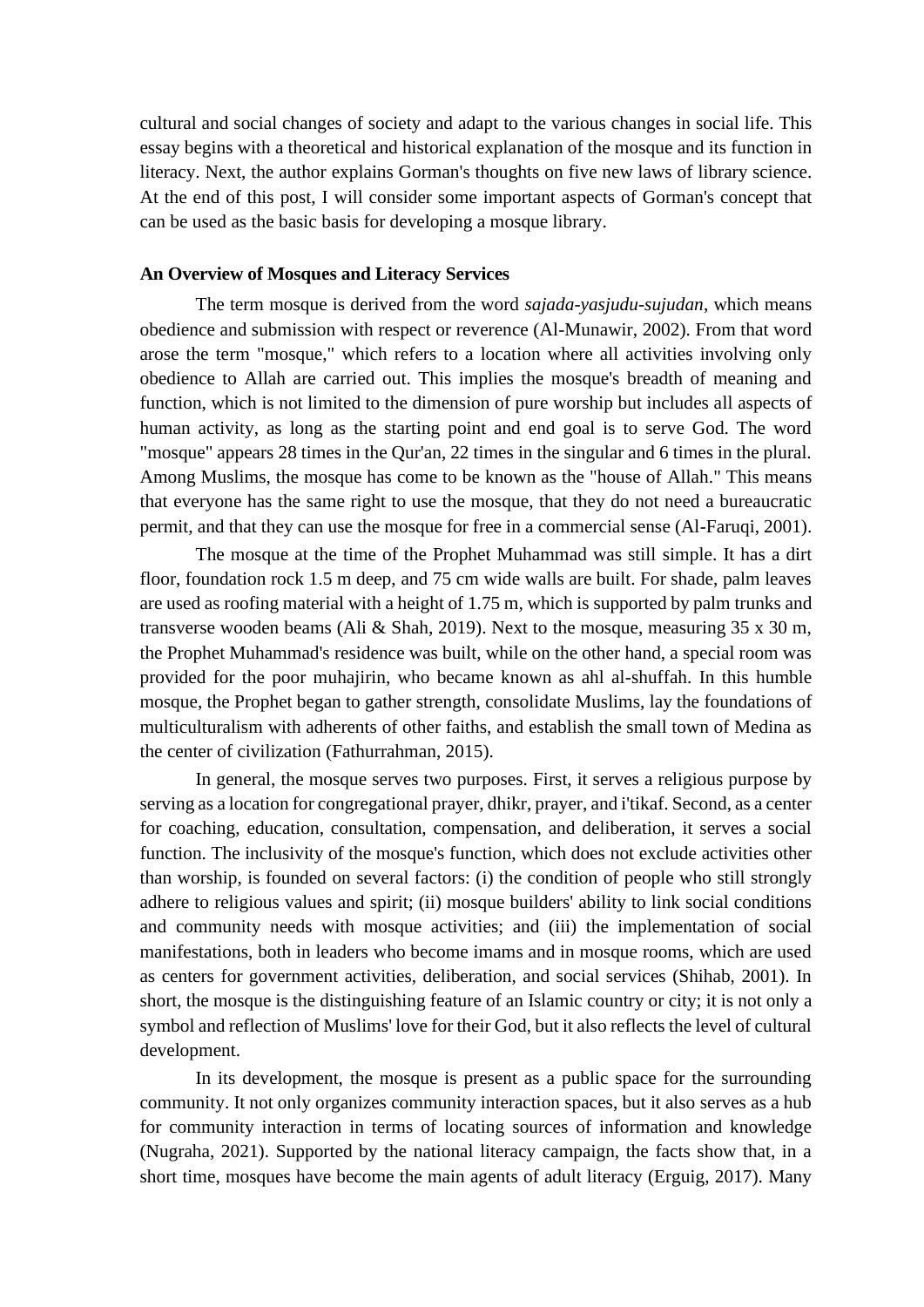mosques now have libraries as a place for community learning, albeit sometimes only as a supplement. People can learn about various types of knowledge through the mosque's library and regular studies. As the mosque's literacy culture developed, the congregation was encouraged to make donations and provide assistance in the form of reading books for the mosque library.

The mosque library's primary role is to create a society that is aware of information and understands how to obtain and use information correctly, particularly in the field of religious knowledge (Effendi, 2020). To survive in an increasingly dynamic modernity, every Muslim must have a solid foundation in scientific tradition and the pursuit of knowledge. In addition to providing insight, this can be used to protect everyone from irresponsible ideas that are not based on scientific evidence. It is necessary to expand the actualization space for literacy activities in schools, universities, and places of worship. The literacy space in the mosque can provide an opportunity for Muslims to develop their scientific and literacy interests while also strengthening their spiritual side.

Rusdiyanto (2018) conducted a study on mosques as agents of preserving local wisdom and driving scientific literacy. The study describes a mosque in Java that offers a variety of activities, including *Ngaji Filsafat, Ngaji Tasawuf, Ngaji Serat Jawa Kuno,*  Postcolonial Study, *Macapat* courses, and literacy activities such as the Writing Class. As a result of the activities carried out, the mosque was able to maintain its consistency through studies with Islamic nuances as well as a combination of historical and cultural localities.

Literacy in mosques is divided into two categories. The most important aspect is religious literacy, in the form of reading, writing, and Islamic lectures. Furthermore, social literacy in community activities is led directly by the mosque's imam or religious leader, through whose mouthpiece the public is mobilized. Even large-scale gatherings are usually held in mosques until death announcements, mutual cooperation, and other activities involving the mosque. In turn, the mosque community can become a literacy agent for the larger community.

#### **Michael Gorman and The Five New Laws of Librarianship**

Michael Gorman was born on March 6, 1941 in Whitney, Oxfordshire, England. Early library education began with a 2 year course from 1964 to 1966 at Ealing Technical College (now Thames Valley University). During the course Michael Gorman had brilliant achievements by receiving the Cawthorne award for getting the best score on the exam. His professional career began with work at the British National Library in the bibliography section (1966-1972), then in the planning secretariat (1972-1974), and finally as head of the bibliographic standards office (1974-1977). Then from 1977 to 1988 he served as Director of Technical Services at the University of Illinois Library at Urbana, and from 1988 to 2007 he was Dean of Library Services at the Henry Madden Library, California State University. He is active in several Library Associations including LITA (Library Information Technology Association), even served as its president from 1999 to 2000, and also as president of the ALA (American Library Association) in 2005-2006.

He wrote several books, including *Future Libraries: Dreams, Madness, and Reality*  (1995). Gorman contends that libraries can and should embrace advanced technologies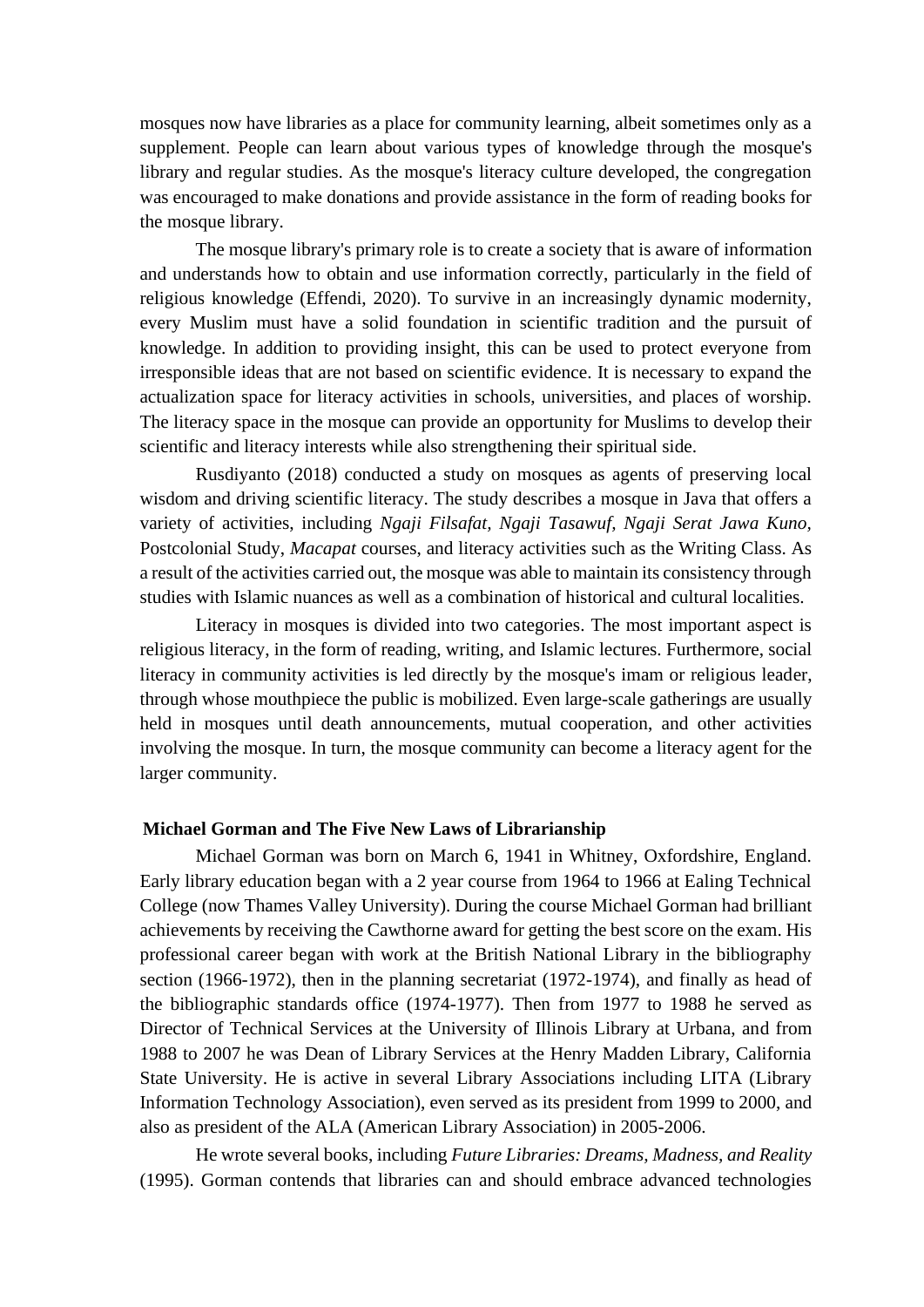while remaining service-oriented repositories of organized information and knowledge. He claims that virtual libraries will diminish the impact of libraries on society, and as a result, he proposes a "human-oriented" approach to technology. In *Our Enduring Values* (2000), he considers the role of the library today, librarianship in the twenty-first century, what patrons and communities want from their libraries, the effects of new and changing technology on libraries, and ways to preserve librarianship's core values in the future. He discusses eight librarianship values that he believes are the guiding principles of the profession.

Gorman discusses intellectual liberty, rationalism, literacy and learning, access and equity, privacy, and democracy. He provides an excellent introduction to major library thinkers and theorists such as Melvil Dewey, S. R. Ranganathan, and Jesse Hauk Shera, as well as situating librarianship within a broader historical and philosophical context. Throughout *Our Enduring Values Revisited* (2015), he demonstrates a strong belief in the importance of libraries and librarianship in the new era.

Libraries are threatened with a second opinion because information is so easy to find by utilizing information technology. However, on the other hand, information technology can also be an opportunity to continue to develop libraries. Facing the change in the function of the librarian, Gorman's thoughts emerged about the *New Five Laws of Library Science* (1995), which are described in detail below.

#### *1. Libraries serve humanity*

According to Gorman (1995), the dominant ethic of librarianship is service to the individual, community, and society. He added, *"By service, I mean both individual acts of help and the furtherance of the higher aspirations of humankind. Beyond that, service in librarianship implies an attention to quality, a desire to live up to and surpass the expectations of library users.*"The key word in this first law is service. The basic principle of the library is to provide good service to individuals, groups, and society as a whole. The user's aspirations will be met with a humanist service. Humanist services are those that are based on quality, so that the library's services can exceed users' expectations. To serve in a humanist service, psychological encouragement is required (Anwar, 2016).

The fundamental distinction between Gorman's and Ranganathan's concepts in the First Law is one of service and utilization. Ranganathan's first law mentions books for use, specifically how books can be used optimally by users, where the library must consider aspects such as access tools, furniture, place arrangements, facilities, and promotions. Meanwhile, Gorman went even further by emphasizing humanist service in order to position librarians to serve wholeheartedly.

# *2. Respect all forms by which knowledge is communicated*

Gorman (1995) emphasizes the importance of respecting all forms of scientific communication because each has advantages and disadvantages. Libraries will continue to use a variety of knowledge and information sources in the future, with the understanding that new communication media supplements and enhances existing media rather than replaces them. There is no reason to reject technology by insisting on printing on paper or creating images on film today. In some cases, the technology provides a cost-effective alternative. However, if it is deemed too expensive or has drawbacks, the previous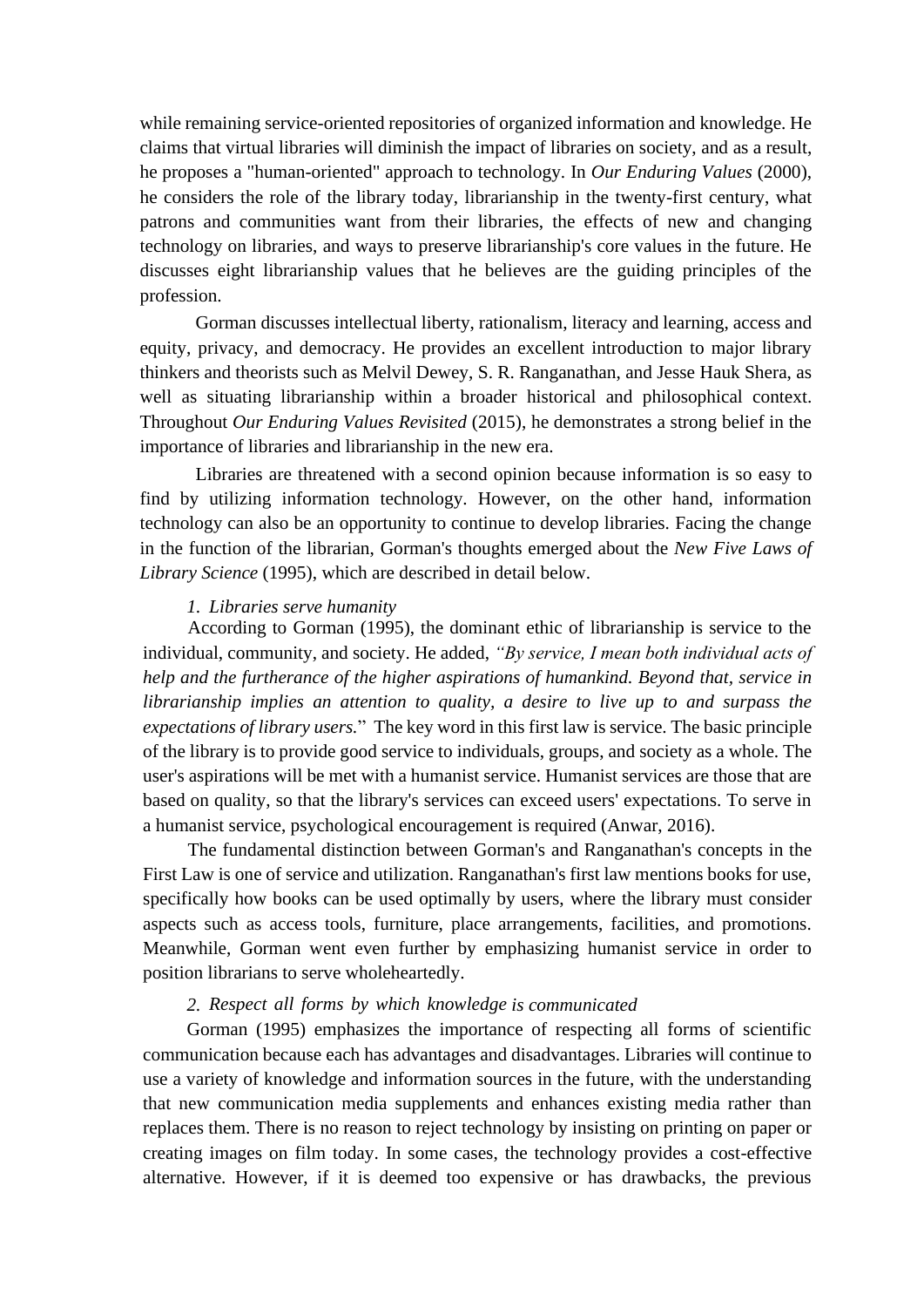technology may be considered. The most important aspect is that the library be able to work with these alternatives.

# *3. Use technology intelligently to enhance service*

Gorman emphasizes the use of technology functions intelligently in helping to develop libraries in this third law. In contrast to Ranganathan's third law, every book has a reader, which attempts to reveal the methods used by librarians to find readers for every book in the library. According to Gorman (1995), the history of progress in librarianship has been a success story of the integration of new technology and communication tools into existing library programs and services. Intelligent technology use is more defined as finding solutions to problems rather than searching for interesting new technology applications, weighing cost effectiveness by calculating the costs and benefits obtained, considering the impact of each proposed service innovation, and rethinking service programs.

# *4. Protect free access to knowledge*

Libraries, as centers of social, political, and intellectual freedom, must provide free services. According to Gorman (1995), an important strength of a library is its ability to be a guardian of intellectual freedom and a provider of information quickly and precisely so that service users' trust can be properly built. If Ranganathan's concept saves readers time by providing efficient access, Gorman's concept emphasizes the importance of libraries as strong intellectual centers so that freedom is a non-negotiable right. With access to a variety of information sources, the user's trust will naturally develop.

# *5. Honor the past and create the future*

So far, there are those who reject new technology for a variety of reasons, while others have mocked the equipment of the past. Gorman (1995) attempts to find common ground from the standpoint of this fifth law, namely by preserving what was good in the past while balancing it with innovation for the future. Several concepts, such as library collections, library services, and library technology, have evolved along with the times. Some old concepts and technologies that are no longer useful must be discarded in order to achieve this, but old things that are still useful must be maintained. New concepts and technologies are not always good or bad, so they must be evaluated on a continuous basis.

#### **Developing Mosque Libraries**

Following the presentation of the New Five Laws of Librarianship, the author will discuss the relevance of this concept for the development of mosque libraries in Indonesia in this sub. Libraries, information, and documentation are vital in the world of scientific records, where they are interconnected and mutually reinforcing. The dialogue of the concept of library science thinking into practical-implementation in the area of houses of worship libraries will be an important connecting bridge.

As a country with the world's largest Muslim population, Islam is practiced by 207 million Indonesians, or 87 percent of the country's total population (Statistics Indonesia, 2019). It is not surprising that the large number of religious people is also proportional to the number of places of worship built in the country, especially for Muslims. In 2021, the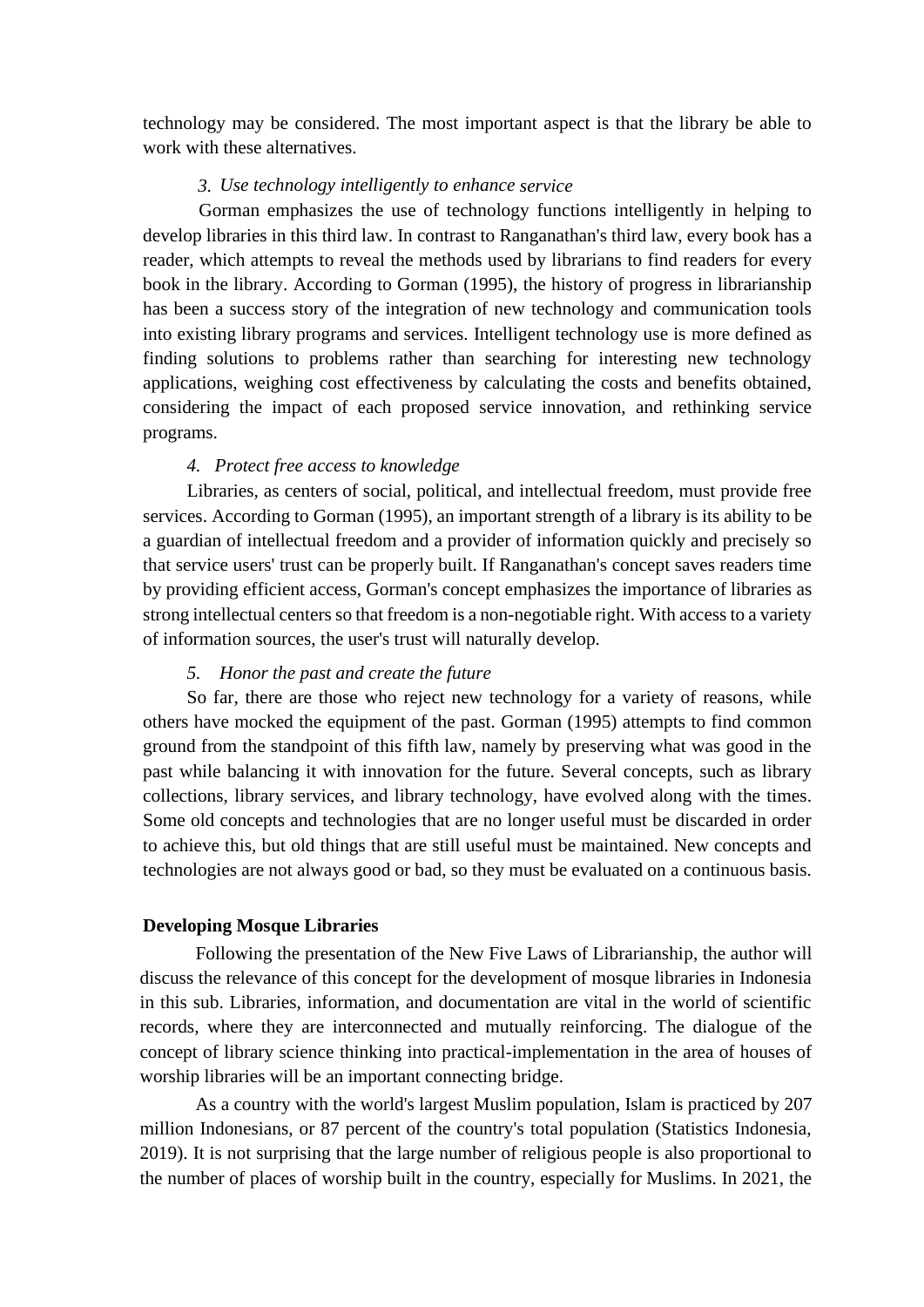estimated number of mosques in Indonesia will be 279,280 buildings spread throughout the country (Indonesian Mosque Information System, 2021). One of the mosque's facilities, the library, serves as a source of information, knowledge, and religious insight for the congregation and the surrounding community. However, the condition of mosque libraries in Indonesia varies, with some in good condition and others still not functioning optimally. Taking Gorman's ideas above as a starting point, here are some pointers that can be used as a foundation for managerial development steps, strengthening work ethic, and optimizing information technology-based facilities that are desperately needed to be realized.

# *1. Religiosity and Humanity*

Gorman's principle that libraries serve humanity intersects with the great ethos of mosque library managers, who are also servants of God's house. Respecting humanity entails paying complete attention to the community without regard to its social stratification. The Indonesian government's program policies also emphasize religious moderation, so mosques and their supporting networks are encouraged to present humanitarian-based Islamic activities such as social assistance and inclusive religious literacy. The administrators of the Istiqlal mosque in Jakarta and other major Indonesian cities have received training to strengthen religious moderation in accordance with the spirit of humanity.

Traditionally, Islamic religiosity is based on the holy text of the Qur'an, Surah Al-Anbiya 107, which declares Islam to be a mercy to all of nature. As a result, the ethos of religiosity can actually be integrated with humanism, giving birth to the concept of religious humanism, which views humans, their values, and their freedom as goals and that humans occupy an important position in front of God. Humanism does not conflict with religious obedience if it is understood to include belief in human values as well as human position, dignity, endeavor, and freedom. Humans must be empathetic and sensitive to the difficulties of others, as well as be able to express affection across primordial lines or other social barriers. Most Muslims' lived religiosity is not an impediment to civic engagement; rather, active participation in mosques tends to enhance their active citizenship (Peucker, 2018).

Based on the foregoing, if the mosque library is managed by people who animate the spirit of the mosque in the sense that all of its activities are aimed at improving human dignity by elevating the interests of users, then this unit will have solid roots from which to grow. They will describe their librarianship as a religious obligation, and they will believe that serving humanity is a fundamental aspect of lived religion.

The principle of serving humanity can help mosque library managers better understand the nature of the services provided. The facts show that this humanist attitude has been well implemented in a number of mosques. According to Jabbar (2015), the library services of the Al-Markaz Al-Islami Mosque in Makassar have demonstrated attitudes and performance consistent with the spirit of humanism. Muliana et al. (2016) reach the conclusion that the PUSDAI Mosque Library in Bandung City has a good category response in terms of the physical environment, reliability, responsiveness, assurance, and emphases, even the level of user satisfaction is very good.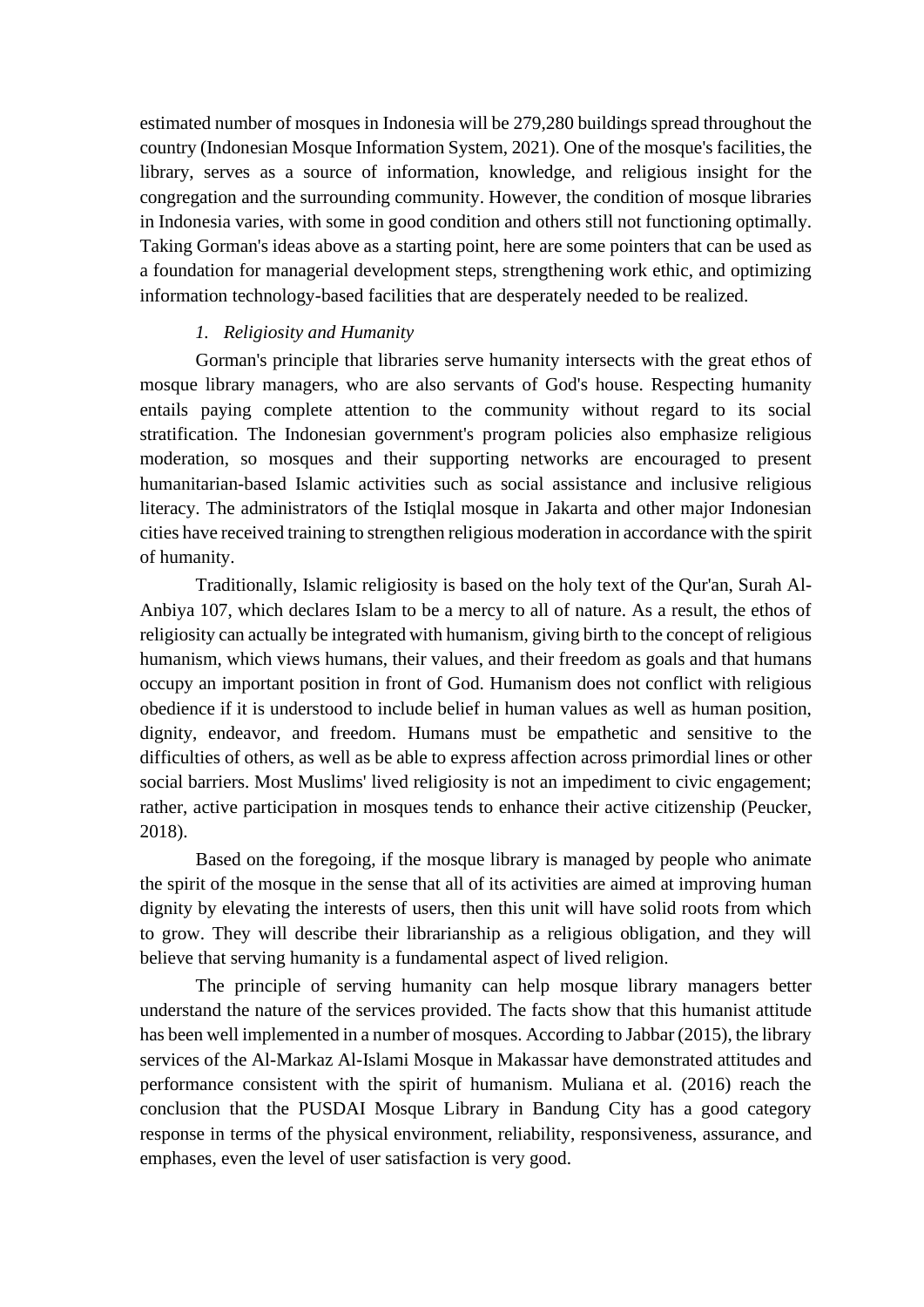# *2. IT-based Service Optimization*

Gorman's second and third library laws emphasize flexibility in facility use and appropriate technology to maximize service. True, library services are intended to cultivate information literacy in the midst of society, namely a community capable of finding, localizing, compiling, and utilizing information for something useful. This is the definition of a smart society, which will be created through the active role of libraries. The service factor becomes very important to note in order to realize the library's active role.

According to the Ministry of Religious Affairs' Guidelines for the Management of Mosque Libraries (2019), the mosque library is expected to be more than just a place to store books, but also a comfortable learning environment for users. The Grand Mosque library has at least 4,000 titles; the Grand Mosque has at least 3000; the Grand Mosque has at least 2000; and the Jami Mosque has at least 1000. While the collection is in the form of printed manuscripts, recorded documents, and digital documents.

In fact, many mosque libraries in Indonesia have underperformed because they only house books and other religious collections, particularly at the sub-district and village levels. This is in contrast to mosque libraries at the district and provincial levels, which are generally good and meet the congregation's needs for Islamic literacy. As a result, mosque libraries must be developed so that their managers can meet the information needs of library users. Librarians must be able to quickly follow the development of information at this time, particularly in mosque libraries where Islamic insight is added informally to every Muslim. Professional guidance from relevant ministries for mosque library managers will result in a favorable user perception, ensuring that the mosque library is always used by the surrounding community.

Library management to improve community literacy must be prioritized, especially given that many mosque libraries already have adequate infrastructure but are managed by staff who do not have a librarian background. In this context, several Indonesian universities have provided assistance in the form of community service. For example, a small team from the State Islamic University of Imam Bonjol Padang assisted the Ummi Mosque Library in Alahan Panjang with improving the community's reading culture from an early age, searching for information, and improving library services through simple promotional programs such as tricks to determine name, logo, poster, exhibitions, and so on. The service's implementation begins with socializing the importance of current information literacy for the community, improving mosque library services through library promotions and movements to increase public interest in reading, and providing training related to information retrieval strategies and an introduction to popular databases (Erida, 2019).

These activities produced positive results and piqued the managers' interest in further development. This is expected to serve as a catalyst for the establishment of additional mosque libraries in other cities throughout Indonesia. Recent developments show that the emergence of open source software for library automation systems, such as Senayan Software, is now being widely used by mosque libraries to replace manual tasks with computerized ones (Mufid, 2014). As a result, there is no longer any reason for mosque libraries to not automate their libraries, which previously required large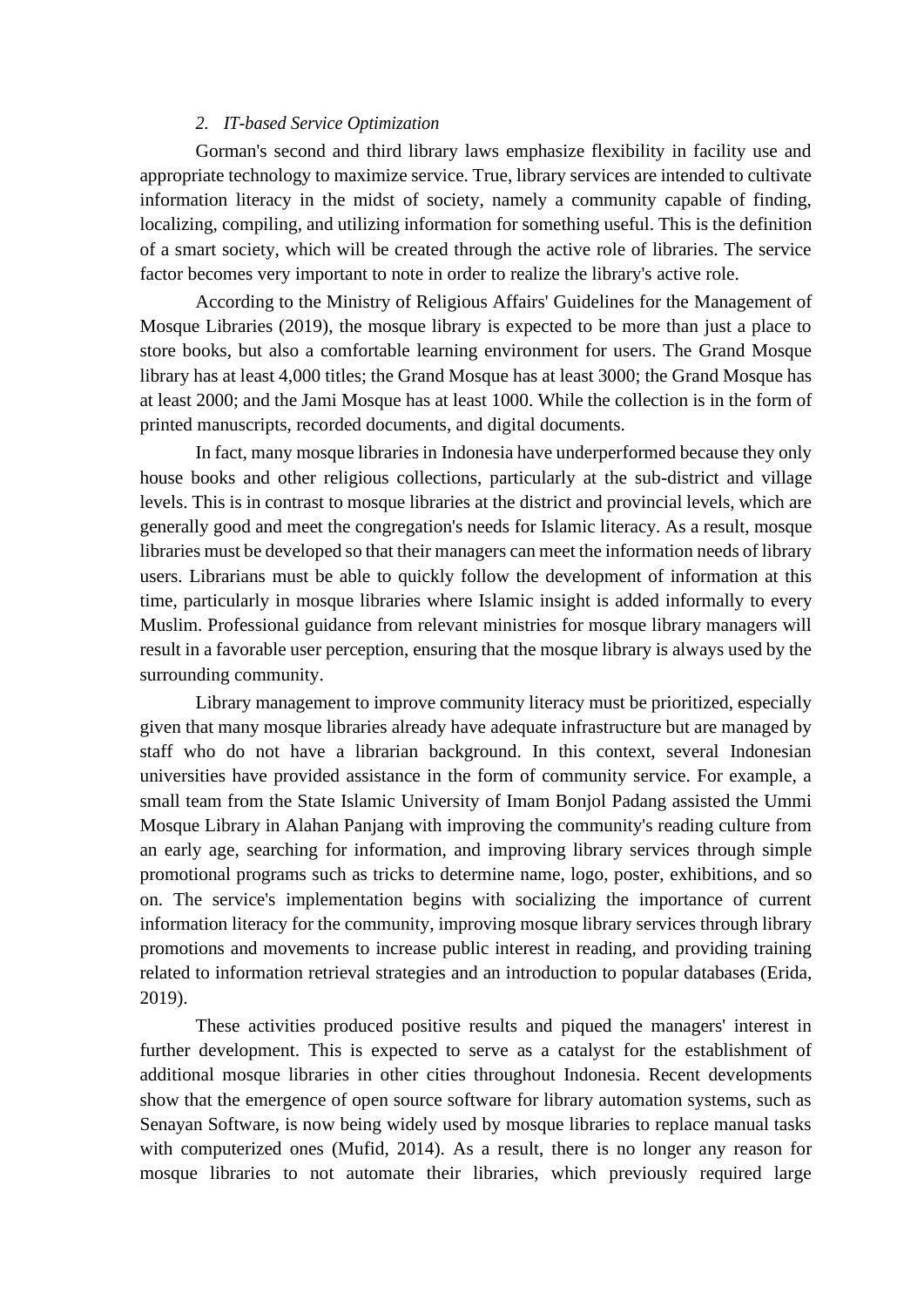investments. This application is simple to use and can be customized and developed by users to meet the specific needs of each mosque library. This application is simple to use, and users can customize and develop it to meet the unique needs of each mosque library.

## *3. Future-oriented*

A well-functioning mosque library has a variety of current and up-to-date information and collection sources. Gorman's principle of respecting the past while creating the future is relevant to Indonesian Muslims' religious principle, "*Al-Muhafadzah ala alqadim al-shalih wa al-akhdz bi al-jadid al-ashlah"* (maintaining the good old things and taking new things that are better). A number of mosques in Jakarta and other cities such as Surabaya, Medan, Semarang, Yogyakarta, Palembang, and Banda Aceh have repositioned mosques in a broader sense, particularly by adopting management patterns that are relevant to contemporary demands, including management of their mosque libraries.

Because of the changing nature of the business environment, library management in modern times has moved beyond the traditional way of "doing things". Most libraries are powered by sophisticated information technology (IT), which enables a wide range of tasks and activities to be carried out in a variety of ways. These technologies allow for faster information processing and transfer between locations within and across libraries. It has also enhanced management practices and functions such as planning, organizing, staffing, leading, and controlling (Cascio & Montealegre, 2016).

Based on this, a systemic approach needs to be put forward. The systems approach to managing the mosque library views the organization as a system with interrelated parts, namely the whole is the sum of different parts. According to Olum (2004), he analyzed a system from four different aspects, namely: (i) inputs include resources, raw materials, money, technologies, and people; (ii) processes include planning, organizing, motivating, and controlling; (iii) products or services are the outputs; (iv) outcomes that include improved worker or customer productivity and quality of life. As a result, the library is viewed as a complete system with other subsystems that collaborate as a part of the whole. This means that the mosque library serves as an extension of both the Muslim community and the local government. These stakeholders are responsible for the mosque library's future in their respective areas. Because of the many changes in the business environment that will inevitably affect community life, such as information technology, changing needs, customer preferences, member job diversity, and socio-cultural aspects, this systems approach is relevant in 21st century organizations.

To realize this dream, all stakeholders in the mosque library, particularly the community in the sense of the mosque community, must be involved. The community can participate as managers, developers, resource people, and even supervisors, in addition to being library users. In a number of areas, the community's role as a contributor to books has been demonstrated to be extensive; all that is required is the community's involvement in the management and utilization to foster a sense of belonging and gain unending support. As a result, it is hoped that a symbiotic mutualism will develop between the library and the community. Libraries educate the community, and the community ensures the library's long-term viability.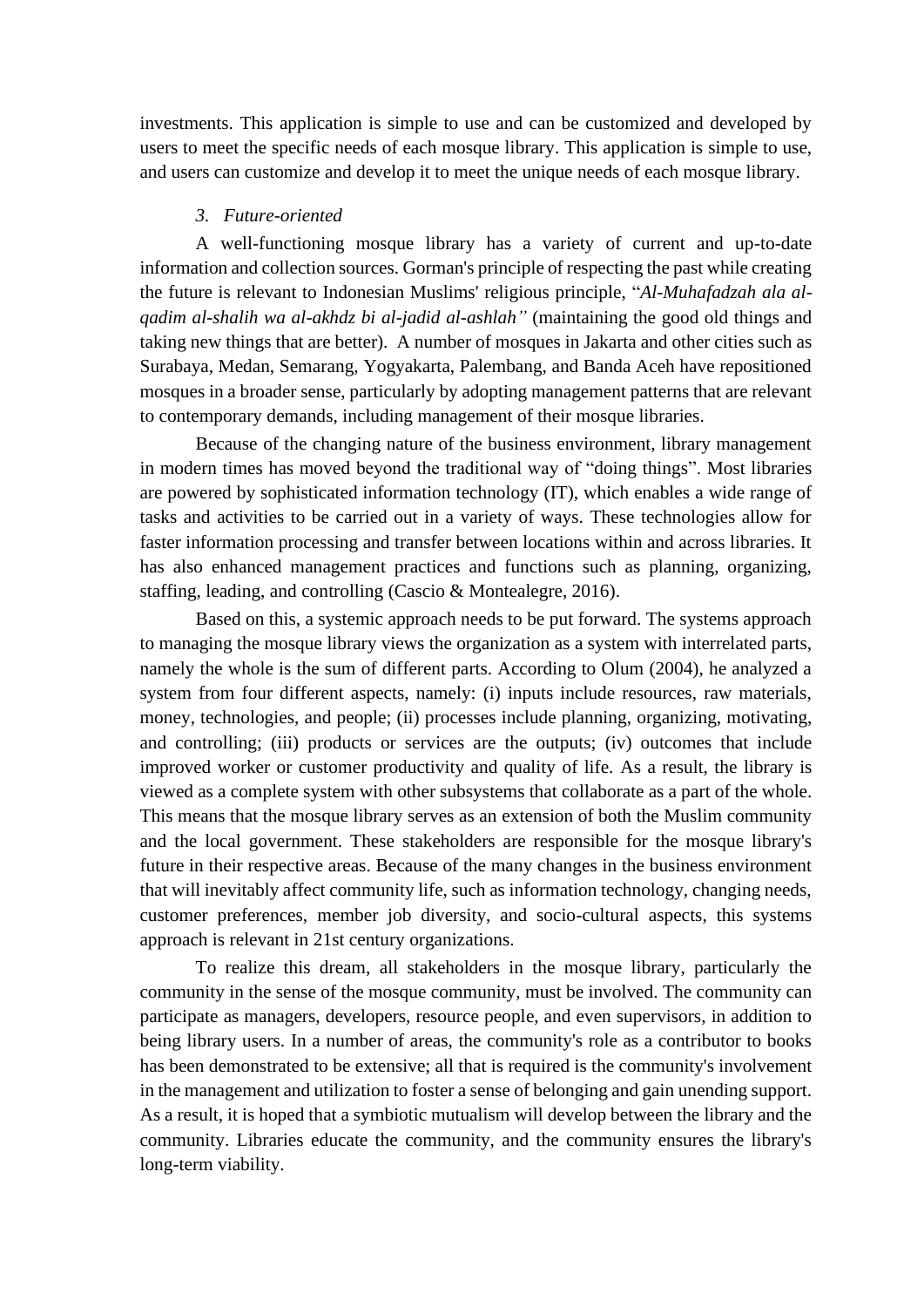If this mutualistic cooperation is successful, the mosque library will play an important role in empowering the community, especially given the demographics of the Indonesian population, which has a low level of education. According to data from the National Planning and Development Agency, only 8% of Indonesians have a bachelor's degree, with the remaining 92 percent having completed elementary, junior, and senior high school. This uneducated society cannot be allowed to face the various demands of an uncertain future life. A good example of cooperation that has already been established between the National Library and the University Libraries is something that should be expanded.

The scope of this mutual understanding includes the development of human resources in the field of libraries, ICT development, the development of the national catalog database, the Indonesia One Search digital repository (IOS), the joint development and utilization of library collections, scientific meetings, research and joint publications in the field of libraries, the collection and preservation of printed and recorded works, the implementation of library promotion and marketing, and the implementation of library promotion and marketing. Finally, the mosque library has a lot of work to do in order to take advantage of the most recent technology, improve the professionalism of its managers, and build cross-sectoral collaboration with various parties in order to achieve the desired future.

#### **Conclusion**

The conclusion I can draw from the preceding discussion is that the mosque library, as a form of community service, occupies a strategic position in the life of the Muslim community, as evidenced by a long history of experience. The public expects librarians to improve their ethos, products, and services. On the basis of a high-humanism work attitude, it would be capable of producing satisfaction in the hearts of users. Mosque libraries must also use cutting-edge ICT facilities and resources that have the potential to change the way libraries acquire materials, process them, and disseminate information to the general public. In short, the proper and contextual application of Gorman's five laws of library science will greatly assist the development of services, promotions, and user satisfaction, all of which stem from the work ethic and professionalism of mosque library managers.

## **References**

Al-Munawwir, A. W. (2002). *Kamus Arab-Indonesia*. Surabaya: Pustaka Progressif.

- Al-Faruqi, I. R., & al-Faruqi, L. L. (2001). *Atlas Budaya Islam,* trans. Ilyas Hasan. Bandung: Mizan, 2001.
- Ali, I., & Shah, M. W. (2019). The Significance of Islamic Architecture; The Case of First mosque in Madinah & Contemporary Practices. *Hazara Islamicus*, *8*(2), 37-44.
- Al-Krenawi, A. (2016). The role of the mosque and its relevance to social work. *International Social Work*, *59*(3), 359-367.
- Antonio, M. S., Rusydiana, A. S., Purwoko, D., Khatimah, H., & Puspita, A. T. (2021). Islamic library: History, classification, and waqf role. *Library [Philosophy](https://digitalcommons.unl.edu/libphilprac) and Practice [\(e-journal\).](https://digitalcommons.unl.edu/libphilprac) https://digitalcommons.unl.edu/libphilprac/6222/*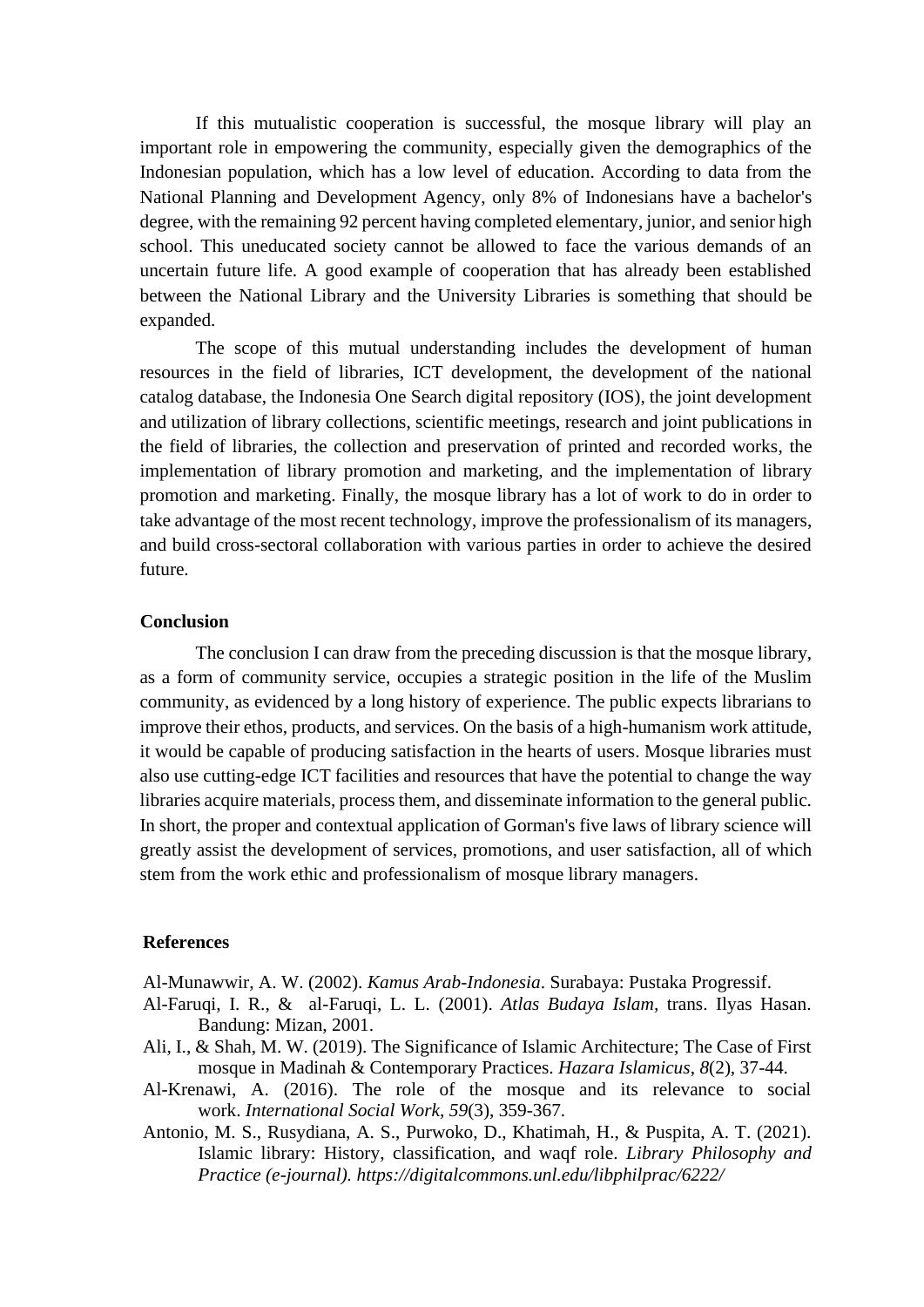- Anwar, A. (2016). Analisis pemikiran Michael Gorman tentang five new laws of librarianship. *Khizanah al-Hikmah: Jurnal Ilmu Perpustakaan, Informasi, dan Kearsipan*, 6(2), 67-75. DOI: 10.24252/kah.v6a1a7
- Cascio1, W. F., & Montealegre, R. (2016). How Technology Is Changing Work and organizations. An Annual Review of Organizational Psychology and Organizational behavior DOI: 10.1146/annurev-orgpsych- 041015-062352
- Effendi, M. N. (2020). Reposisi Peranan dan Fungsi Perpustakaan Masjid dalam Mencerdaskan Umat Islam. *Jurnal El-Pustaka*, *1*(1), 1-13.
- Erguig, R. (2017). The mosques-based literacy campaign in Morocco: A socio-cultural perspective. *Studies in the Education of Adults*, *49*(1), 3-25.
- Erida, E. (2019). Pendampingan pengelolaan perpustakaan masjid untuk meningkatkan literasi informasi umat: Pendampingan pada perpustakaan Masjid Ummi Alahan Panjang. *Shaut Al-Maktabah: Jurnal Perpustakaan, Arsip dan Dokumentasi*, *11*(2), 124-138.
- Fathurrahman, F. (2015). Masjid sebagai Pusat Pendidikan Islam Masa Klasik. *KREATIF: Jurnal Studi Pemikiran Pendidikan Agama Islam*, *13*(1), 18-29.
- Gorman, M. (1995). Five new laws of librarianship. *American libraries*, *26*(8), 784-785.
- Gorman, M. (2000). *Our enduring values: Librarianship in the 21st century*. American Library Association. [ISBN](https://en.wikipedia.org/wiki/ISBN_(identifier)) [0-8389-0785-7](https://en.wikipedia.org/wiki/Special:BookSources/0-8389-0785-7)
- Gorman, M. E. (2002). Types of knowledge and their roles in technology transfer. *The Journal of Technology Transfer*, *27*(3), 219-231.
- Hariyah, H. (2016). Perpustakaan masjid: Upaya membangun kesadaran inklusif. *Jurnal Dokumentasi dan Informasi*, *36*(2), 173-189.
- Jabbar, N. (2015). Kinerja Pustakawan dalam Meningkatkan Layanan Perpustakaan Masjid Al-Markaz Al-Islami Makassar. Universitas Islam Negeri Alauddin Makassar.
- Laugu, N. (2007). The roles of mosque libraries through history. *Al-Jami'ah: Journal of Islamic Studies*, *45*(1), 91-118.
- Maruyah, M. (2013). Manajemen perpustakaan di Yayasan Masjid Agung Palembang: Analisis kelengkapan sarana dan prasarana. [http://repository.radenfatah.](http://repository.radenfatah/) ac.id/13682/
- Muliana, H., Fathoni, T., & Suhardini, D. (2016). Hubungan antara kualitas layanan perpustakaan masjid dengan tingkat kepuasan pemustaka pada perpustakaan masjid Pusat Dakwah Islam (PUSDAI) Bandung. *Edulibinfo*, *3*(1), 21-30.
- Mustolehudin, M. (2009). Pengelolaan perpustakaan masjid di era globlasisasi informasi. *Analisa: Journal of Social Science and Religion*, *16*(2), 271-282.
- Nugraha, D. A., & Sunartiningsih, A. (2021). Masjid sebagai ruang literasi: Studi kasus Masjid Jenderal Sudirman Colombo, Sleman, Yogyakarta). *Kalimah: Jurnal Studi Agama dan Pemikiran Islam*, *19*(1), 139-165.
- Nurdianti, L., Wahyudin, D., & Margana, H. H. (2015). Perilaku pencarian informasi pemustaka pada perpustakaan masjid: Studi deskriptif terhadap pemustaka pada perpustakaan Masjid Pusdai Jawa Barat. *Edulibinfo*, *2*(1).
- Olum, Y. (2004). Modern Management Theories and Practices. A Paper Presented at the 15th East African Central Banking Course at Kenya School, Monetary Studies, Kenya.
- Perpustakaan Nasional. (2011). *Pedoman Umum Penyelenggaraan Perpustakaan Rumah Ibadah*. Jakarta: Perpustakaan Nasional RI.
- Peucker, M. (2018). On the (in) compatibility of islamic religiosity and citizenship in western democracies: the role of religion for muslims' civic and political engagement. *Politics and Religion*, *11*(3), 553-575.